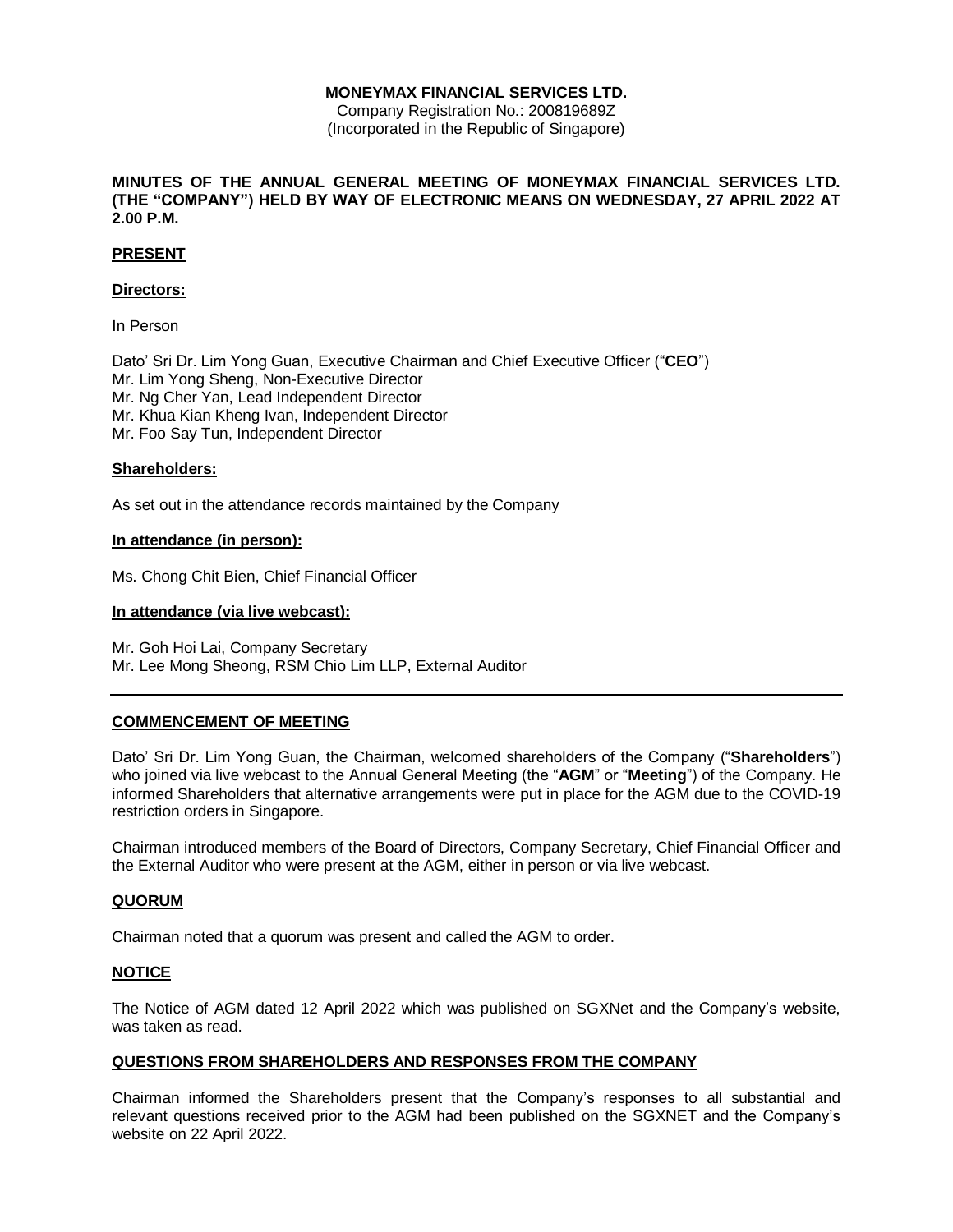**MONEYMAX FINANCIAL SERVICES LTD.** Company Registration No.: 200819689Z (Incorporated in the Republic of Singapore)

# **VOTING ON RESOLUTIONS**

Next, Chairman informed that all Resolutions set out in the Notice of AGM would be voted on by way of poll. Finova BPO Pte. Ltd. had been appointed as scrutineer ("**Scrutineer**") for the poll voting at the AGM. The Scrutineer had verified the proxy voting instructions received by the Company and the poll voting results.

Further, Chairman informed that all Resolutions tabled at the AGM had been proposed by himself in his capacity as Chairman of the AGM, and seconded by Mr. Lim Yong Sheng, a Shareholder.

Chairman then proceeded with the agenda of the Meeting.

### **ORDINARY BUSINESS**

#### **1. Ordinary Resolution 1:**

# **Adoption of the directors' statement and the audited financial statements of the Company for the financial year ended 31 December 2021 ("FY2021") together with the independent auditors' report thereon.**

Chairman informed the Meeting that the first item on the Notice of AGM was to receive the directors' statement and the audited financial statements of the Company for FY2021 together with the independent auditors' report thereon.

Ordinary Resolution 1 as follow:

"That the directors' statement and the audited financial statements of the Company for FY2021 together with the independent auditor's report thereon be and are hereby received and adopted."

The results of the poll were as follows:

#### Ordinary Resolution 1

|               |                | No. of Votes | Percentage (%) |
|---------------|----------------|--------------|----------------|
| Votes For     | ٠<br>٠         | 388,500,290  | 100            |
| Votes Against | $\blacksquare$ | 2.500        |                |

Chairman declared that Ordinary Resolution 1 was duly carried.

# **2. Ordinary Resolution 2:**

# **Declaration of a final one-tier tax exempt dividend of 0.95 Singapore cents per ordinary share for FY2021.**

Chairman informed the Meeting that the second item on the Notice of AGM was to seek Shareholders' approval for the declaration and payment of a final one-tier tax exempt dividend of 0.95 Singapore cents per ordinary share for FY2021.

Ordinary Resolution 2 as follow:

"That the payment of a final one-tier tax exempt dividend of 0.95 Singapore cents per ordinary share for FY2021 be and is hereby approved."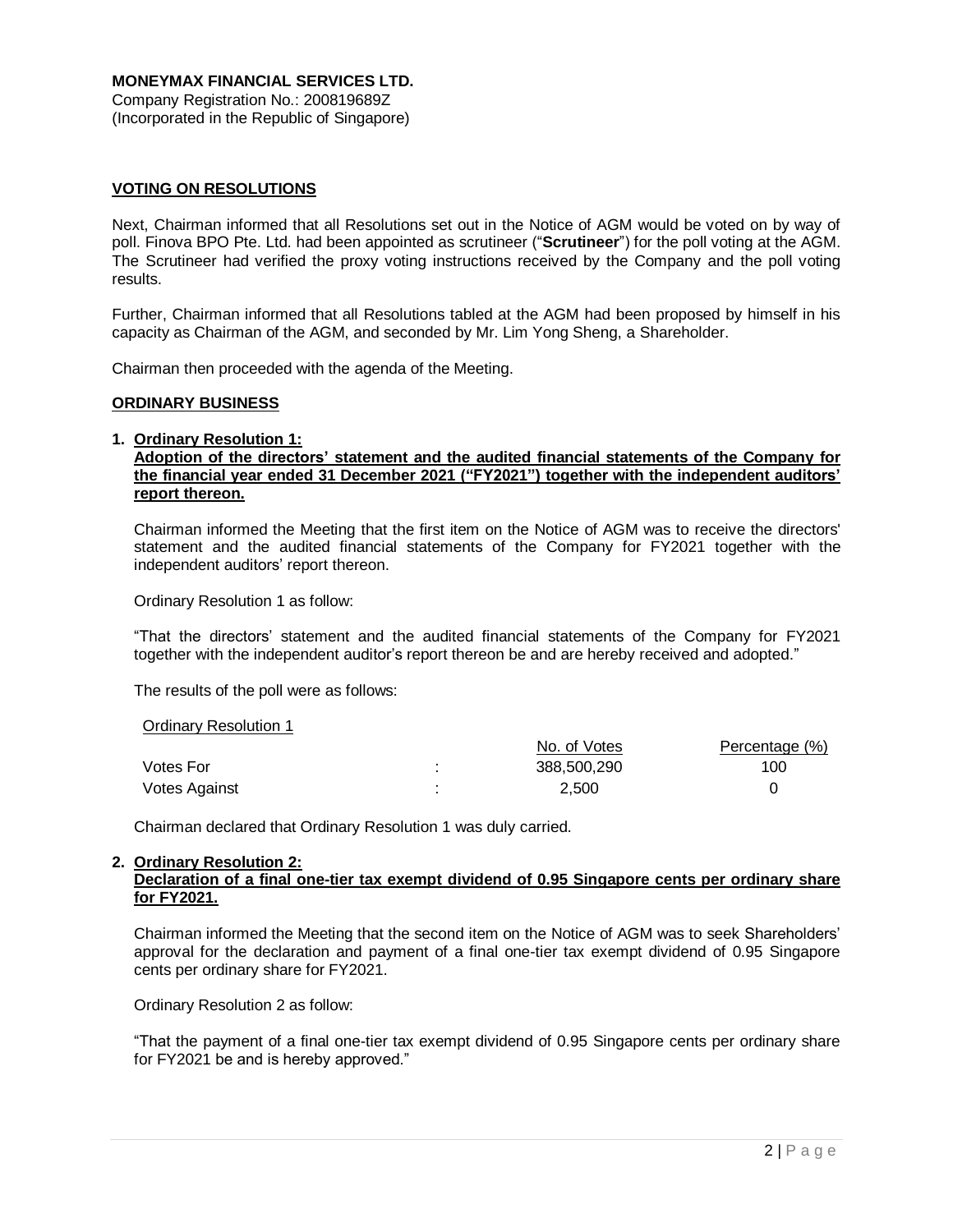Company Registration No.: 200819689Z (Incorporated in the Republic of Singapore)

The results of the poll were as follows:

| Ordinary Resolution 2 |              |                |
|-----------------------|--------------|----------------|
|                       | No. of Votes | Percentage (%) |
| Votes For             | 388,500,290  | 100            |
| Votes Against         | 2.500        |                |

Chairman declared that Ordinary Resolution 2 was duly carried.

#### 3. **Ordinary Resolution 3: Re-election of Mr. Lim Yong Sheng, a director of the Company ("Director") retiring pursuant to Regulation 89 of the constitution of the Company ("Constitution")**

Chairman informed the Meeting that the third item on the Notice of AGM concerned the re-election of Mr. Lim Yong Sheng as a Director.

Ordinary Resolution 3 as follow:

"That Mr. Lim Yong Sheng, who is retiring pursuant to Regulation 89 of the Constitution, and being eligible, be and is hereby re-elected as a Director."

Chairman informed the Meeting that Mr. Lim Yong Sheng, a Shareholder had abstained from voting on this Resolution.

The results of the poll were as follows:

Ordinary Resolution 3

|               | No. of Votes | Percentage (%) |
|---------------|--------------|----------------|
| Votes For     | 340.650.290  | 100            |
| Votes Against | 2.500        |                |

Chairman declared that Ordinary Resolution 3 was duly carried.

# 4. **Ordinary Resolution 4:**

# **Re-election of Mr. Ng Cher Yan, a Director retiring pursuant to Regulation 89 of the Constitution**

Chairman informed the Meeting that the fourth item on the Notice of AGM concerned the re-election of Mr. Ng Cher Yan as a Director.

Ordinary Resolution 4 as follow:

"That Mr. Ng Cher Yan, who is retiring pursuant to Regulation 89 of the Constitution, and being eligible, be and is hereby re-elected as a Director."

Chairman informed the Meeting that Mr. Ng Cher Yan, a Shareholder, had abstained from voting on this Resolution.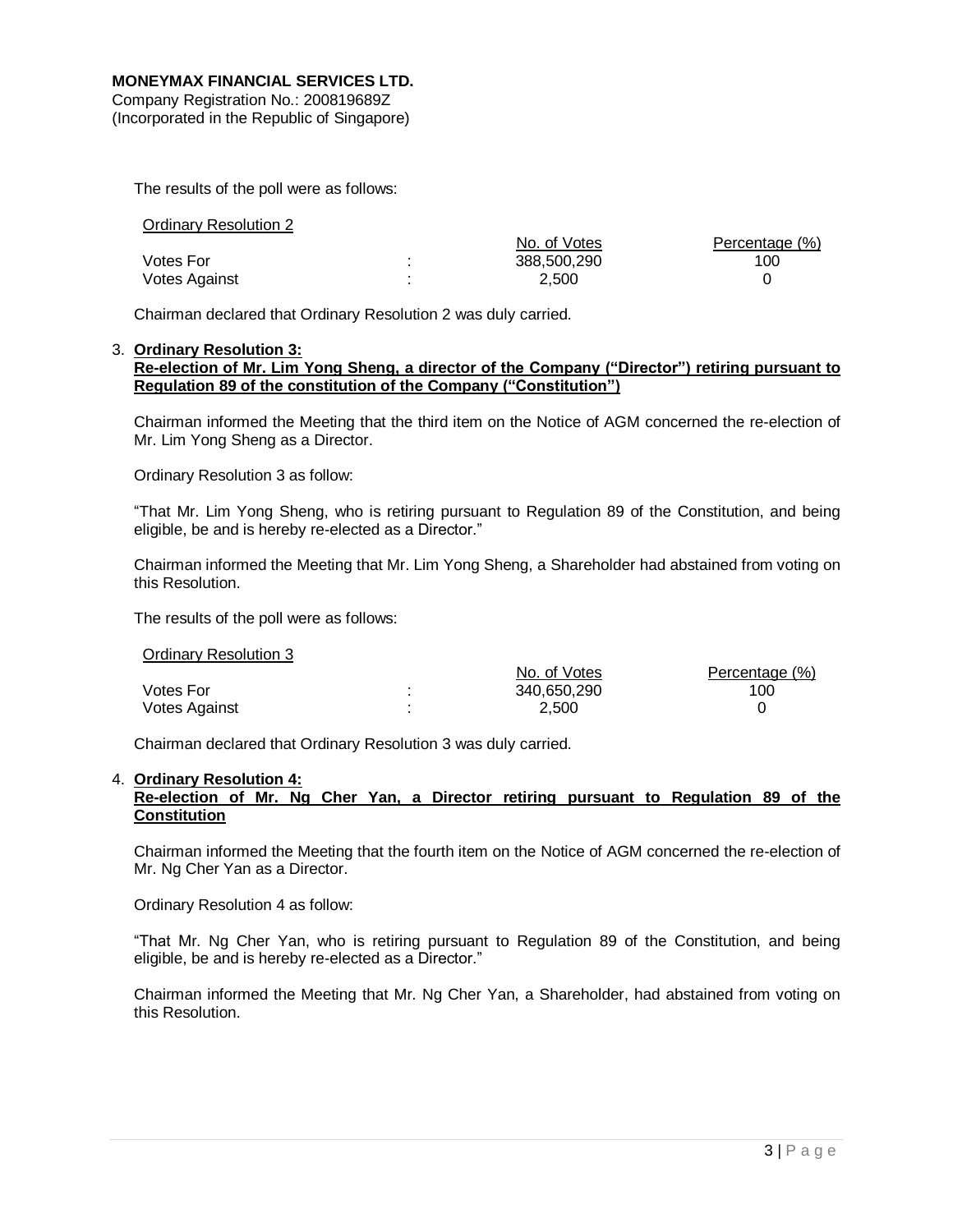Company Registration No.: 200819689Z (Incorporated in the Republic of Singapore)

The results of the poll were as follows:

| <b>Ordinary Resolution 4</b> |              |                |
|------------------------------|--------------|----------------|
|                              | No. of Votes | Percentage (%) |
| <b>Votes For</b>             | 388.469.040  | 100            |
| Votes Against                | 2.500        |                |

Chairman declared that Ordinary Resolution 4 was duly carried.

# 5. **Ordinary Resolution 5:**

# **Approval of the continued appointment of Mr. Ng Cher Yan as an Independent Director in accordance with Rule 406(3)(d)(iii)(A) of the Catalist Rules.**

Chairman informed the Meeting that the fifth item on the Notice of AGM concerned the continued appointment of Mr. Ng Cher Yan as an Independent Director of the Company in accordance with the Catalist Rules.

Ordinary Resolution 5 as follow:

"That subject to the passing of Ordinary Resolution 6, approval be and is hereby given for Mr. Ng Cher Yan to continue in office as an Independent Director of the Company in accordance with Rule 406(3)(d)(iii)(A) of the Catalist Rules; and

That the authority conferred by this Resolution shall continue in force until the earlier of the following:

- (i) Retirement or resignation of Mr. Ng Cher Yan as a Director; or
- (ii) The conclusion of the third annual general meeting of the Company following the passing of this Resolution."

Chairman informed the Meeting that Mr. Ng Cher Yan, a Shareholder, had abstained from voting on this Resolution.

The results of the poll were as follows:

| Ordinary Resolution 5 |              |                |
|-----------------------|--------------|----------------|
|                       | No. of Votes | Percentage (%) |
| <b>Votes For</b>      | 388.469.040  | 100            |
| Votes Against         | 2.500        |                |

Chairman declared that Ordinary Resolution 5 was duly carried.

# 6. **Ordinary Resolution 6:**

**Approval of the continued appointment of Mr. Ng Cher Yan as an Independent Director in accordance with Rule 406(3)(d)(iii)(B) of the Catalist Rules.** 

Chairman informed the Meeting that Ordinary Resolution 6 concerned the continued appointment of Mr. Ng Cher Yan as an Independent Director of the Company in accordance with the Catalist Rules.

It was noted that Ordinary Resolution 4 and Ordinary Resolution 5 in relation to Mr. Ng Cher Yan's reelection and continued appointed as an Independent Director of the Company were duly passed by the Shareholders.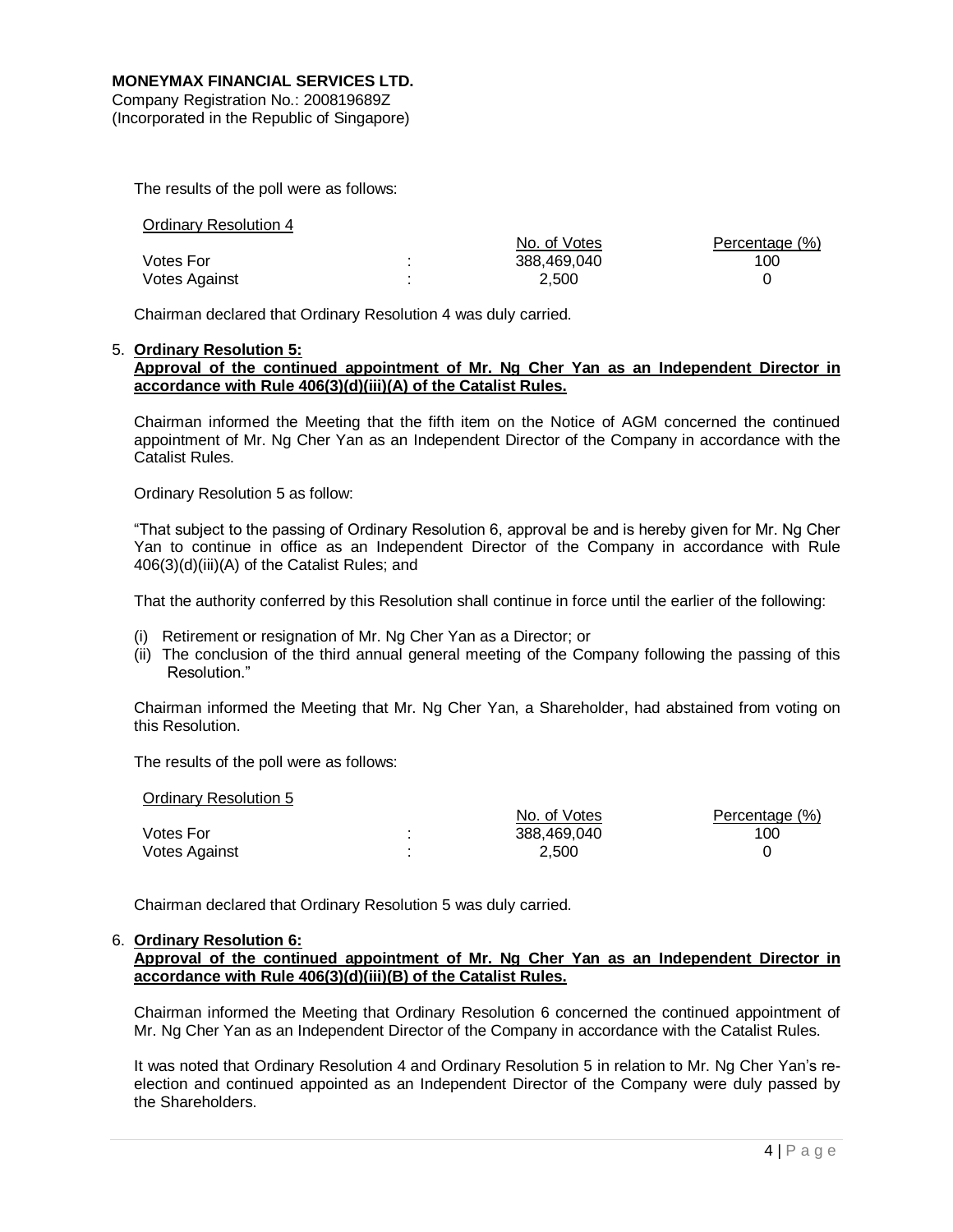Ordinary Resolution 6 as follow:

"That approval be and is hereby given for Mr. Ng Cher Yan to continue in office as an Independent Director of the Company in accordance with Rule  $406(3)(d)(iii)(B)$  of the Catalist Rules; and

That the authority conferred by this Resolution shall continue in force until the earlier of the following:

- (i) Retirement or resignation of Mr. Ng Cher Yan as a Director; or
- (ii) The conclusion of the third annual general meeting of the Company following the passing of this Resolution."

Chairman informed the Meeting that all Shareholders who are Directors or CEO of the Company, and their respective associates had abstained from voting on this Resolution.

The results of the poll were as follows:

| $\sim$ . The contract of the contract of $\sim$ | No. of Votes | Percentage (%) |
|-------------------------------------------------|--------------|----------------|
| <b>Votes For</b>                                | 136.250      | 98.20          |
| Votes Against                                   | 2.500        | 1.80           |

Chairman declared that Ordinary Resolution 6 was duly carried.

#### 7. **Ordinary Resolution 7:**

Ordinary Resolution 6

# **Approval of the continued appointment of Mr. Khua Kian Kheng Ivan as an Independent Director in accordance with Rule 406(3)(d)(iii)(A) of the Catalist Rules.**

Chairman informed the Meeting that Ordinary Resolution 7 concerned the continued appointment of Mr. Khua Kian Kheng Ivan as an Independent Director of the Company in accordance with the Catalist Rules.

Ordinary Resolution 7 as follow:

"That subject to the passing of Ordinary Resolution 8, approval be and is hereby given for Mr. Khua Kian Kheng Ivan to continue in office as an Independent Director of the Company in accordance with Rule 406(3)(d)(iii)(A) of the Catalist Rules; and

That the authority conferred by this Resolution shall continue in force until the earlier of the following:

- (i) Retirement or resignation of Mr. Khua Kian Kheng Ivan as a Director; or
- (ii) The conclusion of the third annual general meeting of the Company following the passing of this Resolution."

Chairman informed the Meeting that Mr. Khua Kian Kheng Ivan, a Shareholder, had abstained from voting on this Resolution.

The results of the poll were as follows:

Ordinary Resolution 7

| <u>Ululilaly Resulution T</u> |              |                |
|-------------------------------|--------------|----------------|
|                               | No. of Votes | Percentage (%) |
| <b>Votes For</b>              | 388.469.040  | 100            |
| Votes Against                 | 2.500        |                |
|                               |              |                |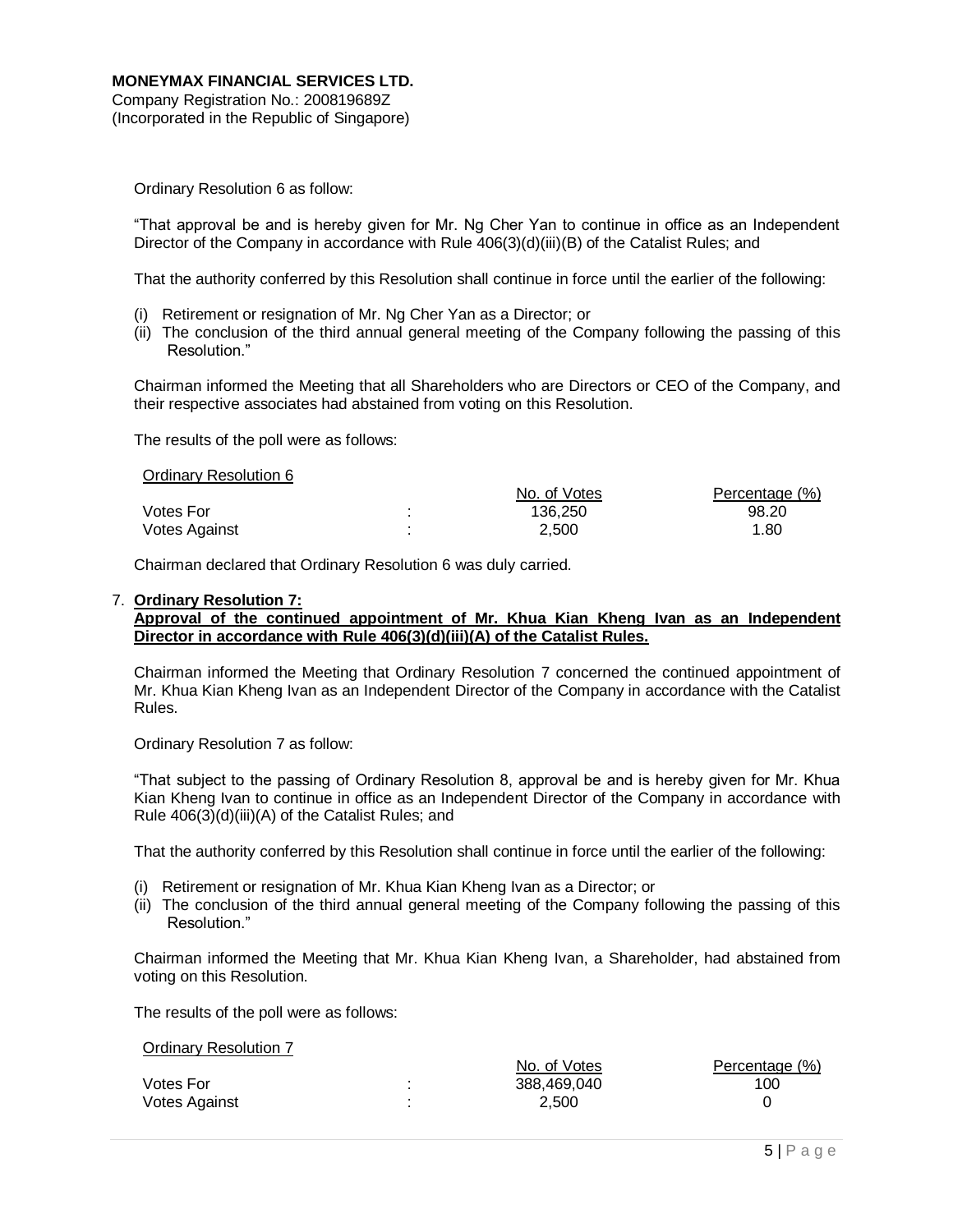Company Registration No.: 200819689Z (Incorporated in the Republic of Singapore)

Chairman declared that Ordinary Resolution 7 was duly carried.

### 8. **Ordinary Resolution 8:**

# **Approval of the continued appointment of Mr. Khua Kian Kheng Ivan as an Independent Director in accordance with Rule 406(3)(d)(iii)(B) of the Catalist Rules.**

Chairman informed the Meeting that Ordinary Resolution 8 concerned the continued appointment of Mr. Khua Kian Kheng Ivan as an Independent Director of the Company in accordance with the Catalist Rules.

It was noted that Ordinary Resolution 7 in relation to Mr. Khua Kian Kheng Ivan's continuing appointment as an Independent Director of the Company was duly passed by the Shareholders.

Ordinary Resolution 8 as follow:

"That approval be and is hereby given for Mr. Khua Kian Kheng Ivan to continue in office as an Independent Director of the Company in accordance with Rule 406(3)(d)(iii)(B) of the Catalist Rules; and

That the authority conferred by this Resolution shall continue in force until the earlier of the following:

- (i) Retirement or resignation of Mr. Khua Kian Kheng Ivan as a Director; or
- (ii) The conclusion of the third annual general meeting of the Company following the passing of this Resolution."

Chairman informed the Meeting that all Shareholders who are Directors or CEO of the Company, and their respective associates had abstained from voting on this Resolution.

The results of the poll were as follows:

| Ordinary Resolution 8 |              |                |
|-----------------------|--------------|----------------|
|                       | No. of Votes | Percentage (%) |
| Votes For             | 136.250      | 98.20          |
| Votes Against         | 2,500        | 1.80           |

Chairman declared that Ordinary Resolution 8 was duly carried.

#### 9. **Ordinary Resolution 9:**

# **Approval of the continued appointment of Mr. Foo Say Tun, as an Independent Director in accordance with Rule 406(3)(d)(iii)(A) of the Catalist Rules.**

Chairman informed the Meeting that Ordinary Resolution 9 concerned the continued appointment of Mr. Foo Say Tun as an Independent Director of the Company in accordance with the Catalist Rules.

Ordinary Resolution 9 as follow:

"That subject to the passing of Ordinary Resolution 10, approval be and is hereby given for Mr. Foo Say Tun to continue in office as an Independent Director of the Company in accordance with Rule 406(3)(d)(iii)(A) of the Catalist Rules; and

That the authority conferred by this Resolution shall continue in force until the earlier of the following:

(i) Retirement or resignation of Mr. Foo Say Tun as a Director; or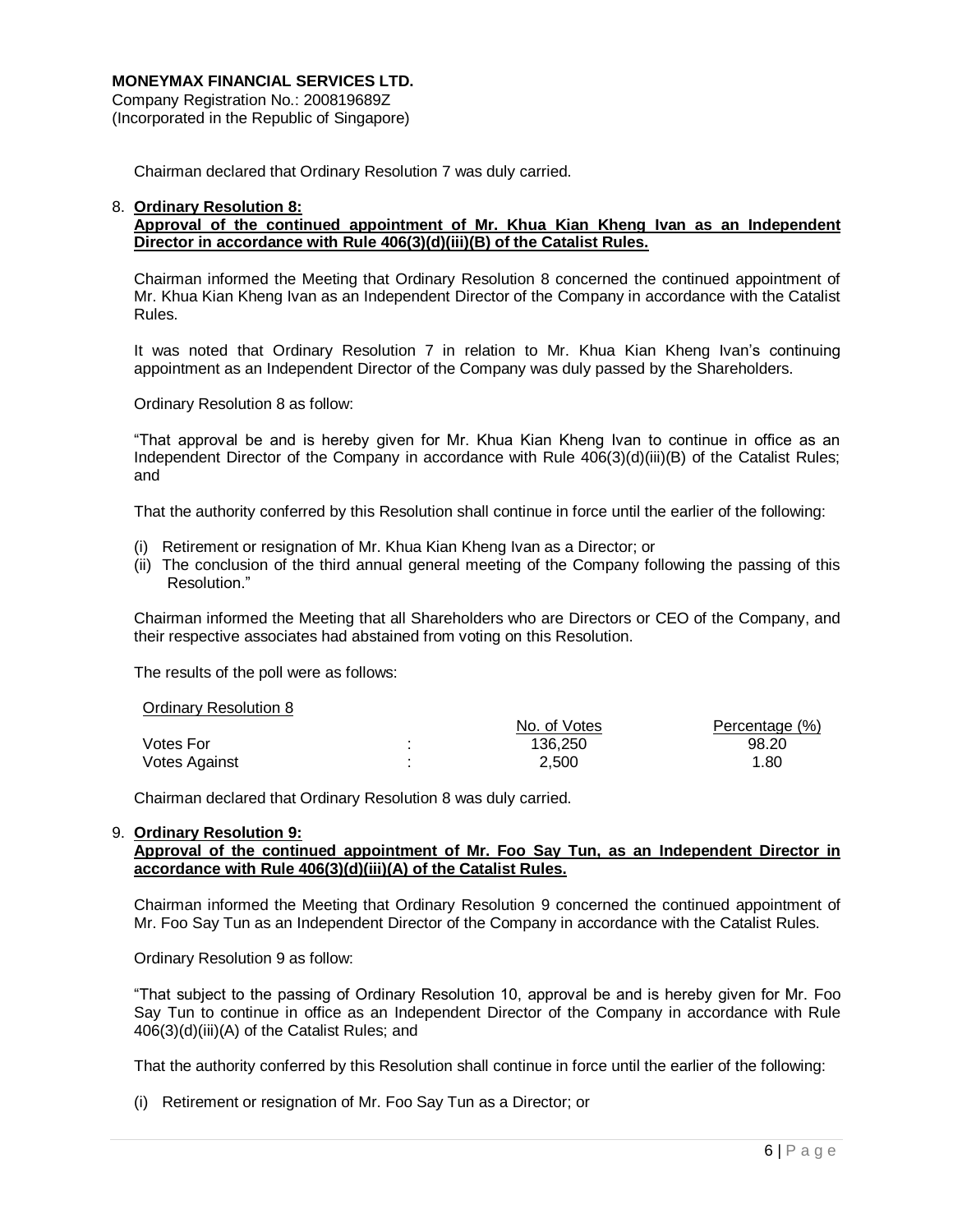Company Registration No.: 200819689Z (Incorporated in the Republic of Singapore)

(ii) The conclusion of the third annual general meeting of the Company following the passing of this Resolution."

The results of the poll were as follows:

| Ordinary Resolution 9 |              |                |
|-----------------------|--------------|----------------|
|                       | No. of Votes | Percentage (%) |
| <b>Votes For</b>      | 388,500,290  | 100            |
| Votes Against         | 2.500        |                |

Chairman declared that Ordinary Resolution 9 was duly carried.

#### 10.**Ordinary Resolution 10:**

### **Approval of the continued appointment of Mr. Foo Say Tun as an Independent Director in accordance with Rule 406(3)(d)(iii)(B) of the Catalist Rules.**

Chairman informed the Meeting that Ordinary Resolution 10 concerned the continued appointment of Mr. Foo Say Tun as an Independent Director of the Company in accordance with the Catalist Rules.

It was noted that Ordinary Resolution 9 in relation to Mr. Foo Say Tun's continuing appointment as an Independent Director of the Company was duly passed by the Shareholders.

Ordinary Resolution 10 as follow:

"That approval be and is hereby given for Mr. Foo Say Tun to continue in office as an Independent Director of the Company in accordance with Rule  $406(3)(d)(iii)(B)$  of the Catalist Rules; and

That the authority conferred by this Resolution shall continue in force until the earlier of the following:

- (i) Retirement or resignation of Mr. Foo Say Tun as a Director; or
- (ii) The conclusion of the third annual general meeting of the Company following the passing of this Resolution."

Chairman informed the Meeting that all Shareholders who are Directors or CEO of the Company, and their respective associates had abstained from voting on this Resolution.

The results of the poll were as follows:

| Ordinary Resolution 10 |                |              |                |
|------------------------|----------------|--------------|----------------|
|                        |                | No. of Votes | Percentage (%) |
| Votes For              |                | 136.250      | 98.20          |
| Votes Against          | $\blacksquare$ | 2.500        | 1.80           |

Chairman declared that Ordinary Resolution 10 was duly carried.

#### 11.**Ordinary Resolution 11:**

# **Approval of the Directors' fees of S\$205,000 for the financial year ending 31 December 2022, payable quarterly in arrears.**

Next, Chairman stated that Directors' fees of S\$205,000 for the financial year ending 31 December 2022, payable quarterly in arrears, had been proposed for Shareholders' approval.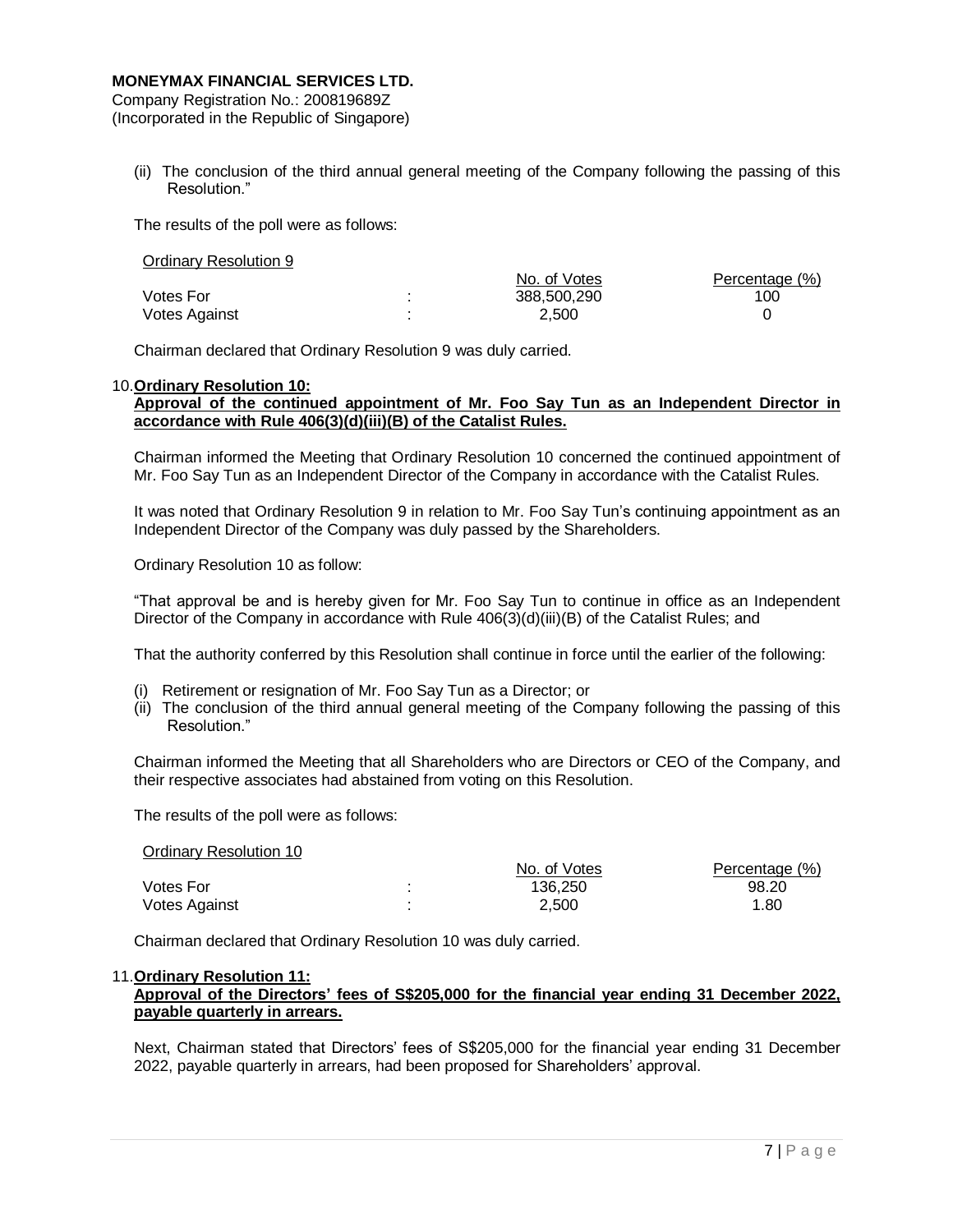Company Registration No.: 200819689Z (Incorporated in the Republic of Singapore)

Ordinary Resolution 11 as follow:

"That the Directors' fees of S\$205,000 for the financial year ending 31 December 2022, payable quarterly in arrears, be and is hereby approved."

The results of the poll were as follows:

| Ululilaly Resulution II |              |                |
|-------------------------|--------------|----------------|
|                         | No. of Votes | Percentage (%) |
| Votes For               | 388,500,290  | 100            |
| Votes Against           | 2.500        |                |

Chairman declared that Ordinary Resolution 11 was duly carried.

#### 12.**Ordinary Resolution 12:**

Ordinary Resolution 11

# **Re-appointment of Messrs RSM Chio Lim LLP as independent auditor of the Company and to authorize the Directors to fix their remuneration.**

The next item on the Notice of AGM pertained to the re-appointment of the independent auditor of the Company for the financial year ending 31 December 2022.

Ordinary Resolution 12 as follow:

"That Messrs RSM Chio Lim LLP be and are hereby re-appointed as the independent auditor of the Company, to hold office until the conclusion of the next annual general meeting and that the Directors be and are hereby authorized to fix their remuneration."

The results of the poll were as follows:

| <b>Station &amp; Resortation LE</b> |              |                |
|-------------------------------------|--------------|----------------|
|                                     | No. of Votes | Percentage (%) |
| Votes For                           | 388,500,290  | 100            |
| Votes Against                       | 2.500        |                |

Chairman declared that Ordinary Resolution 12 was duly carried.

Chairman then proceeded to deal with the agenda items under Special Business of the AGM.

# **SPECIAL BUSINESS**

Ordinary Resolution 12

### **13.Ordinary Resolution 13: Authority to allot and issue shares in the capital of the Company ("Shares")**

Chairman informed that Shareholders' approval is required for the Directors to allot and issue new Shares. The full text of Ordinary Resolution 13 was set out in the Notice of AGM.

Ordinary Resolution 13 as follow:

"That pursuant to Section 161 of the Companies Act 1967 of Singapore and Rule 806 of the Catalist Rules, authority be and is hereby given to the Directors to allot and issue shares and convertible securities in the capital of the Company (whether by way of rights, bonus or otherwise) at any time and upon such terms and conditions and for such purposes and to such persons as the Directors may in their absolute discretion deem fit provided that: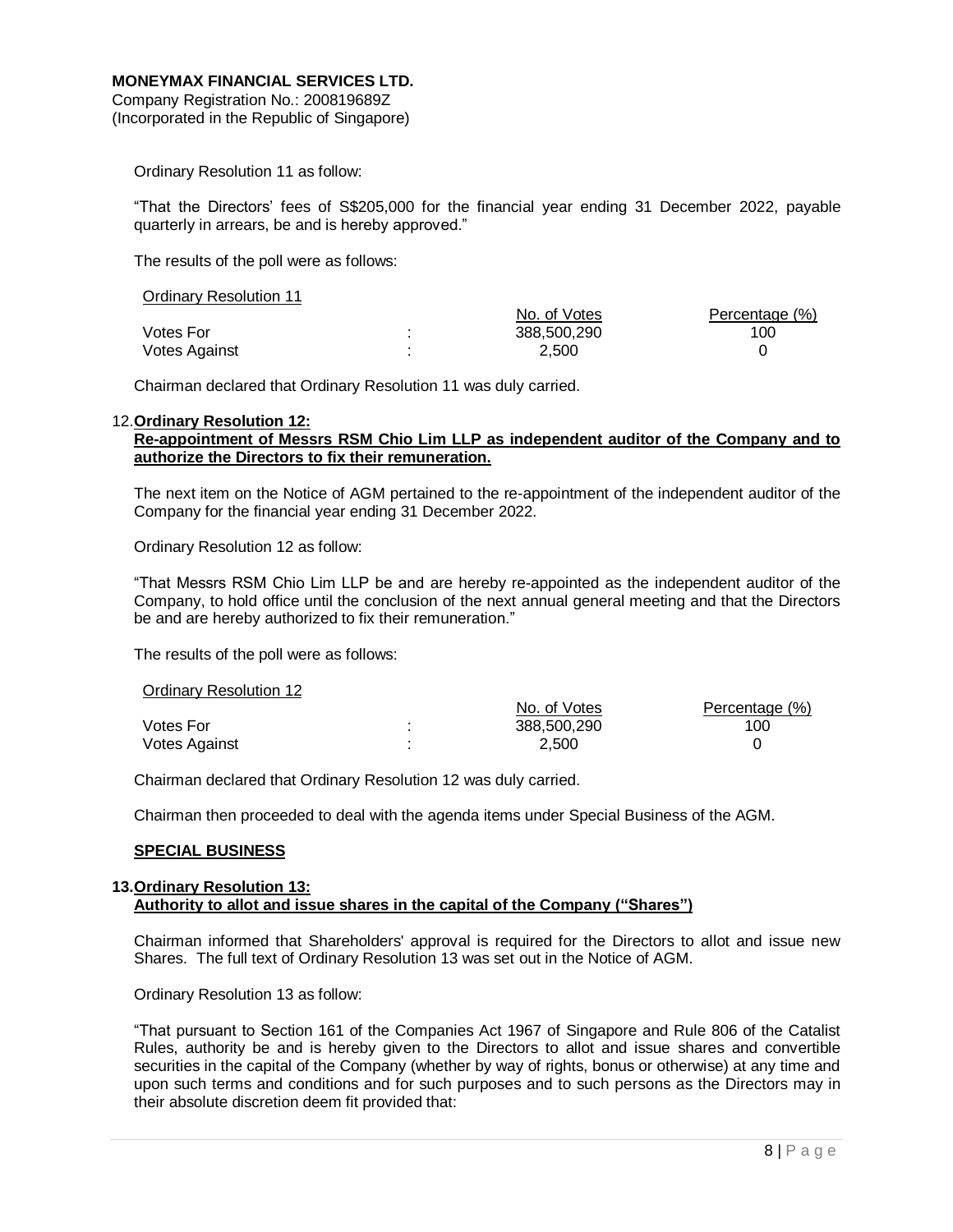- (i) the aggregate number of Shares and convertible securities to be issued pursuant to this Resolution does not exceed 100% of the total number of issued Shares (excluding treasury shares and subsidiary holdings) (as calculated in accordance with sub-paragraph (ii) below), of which the aggregate number of Shares and convertible securities to be issued other than on a pro rata basis to existing Shareholders does not exceed 50% of the total number of issued Shares (excluding treasury shares and subsidiary holdings) (as calculated in accordance with subparagraph (ii) below);
- (ii) (subject to such manner of calculations as may be prescribed by the SGX-ST), for the purpose of determining the aggregate number of Shares that may be issued under sub-paragraph (i) above, the percentage of the total number of issued Shares (excluding treasury shares and subsidiary holdings) shall be based on the total number of issued Shares (excluding treasury shares and subsidiary holdings) at the time this Resolution is passed after adjusting for:
	- (a) new Shares arising from the conversion or exercise of any convertible securities outstanding or subsisting at the time of the passing of this Resolution approving the mandate;
	- (b) new Shares arising from exercising share options or vesting of share awards outstanding or subsisting at the time of the passing of this Resolution approving the mandate, provided that such options or awards were granted in compliance with Part VIII of Chapter 8 of the Catalist Rules; and
	- (c) any subsequent bonus issue, consolidation or sub-division of Shares; and
- (iii) unless revoked or varied by the Company in a general meeting, the authority conferred by this Resolution shall continue in force until the conclusion of the next annual general meeting of the Company or the date by which the next annual general meeting of the Company is required by law to be held, whichever is the earlier."

The results of the poll were as follows:

Ordinary Resolution 13

| $5 - 1$       |              |                |
|---------------|--------------|----------------|
|               | No. of Votes | Percentage (%) |
| Votes For     | 388,500,290  | 100            |
| Votes Against | 2.500        |                |
|               |              |                |

Chairman declared that Ordinary Resolution 13 was duly carried.

# 14.**Ordinary Resolution 14: Authority to allot and issue shares under the Moneymax Performance Share Plan**

The last item on the Notice of AGM was to authorise the Directors to offer and grant awards and to allot and issue Shares pursuant to the MoneyMax Performance Share Plan. The full text of Ordinary Resolution 14 was set out in the Notice of AGM.

Chairman informed the meeting that all Shareholders who are Directors and employees of the Company and its subsidiaries (the "**Group**") had abstained from voting on this Resolution.